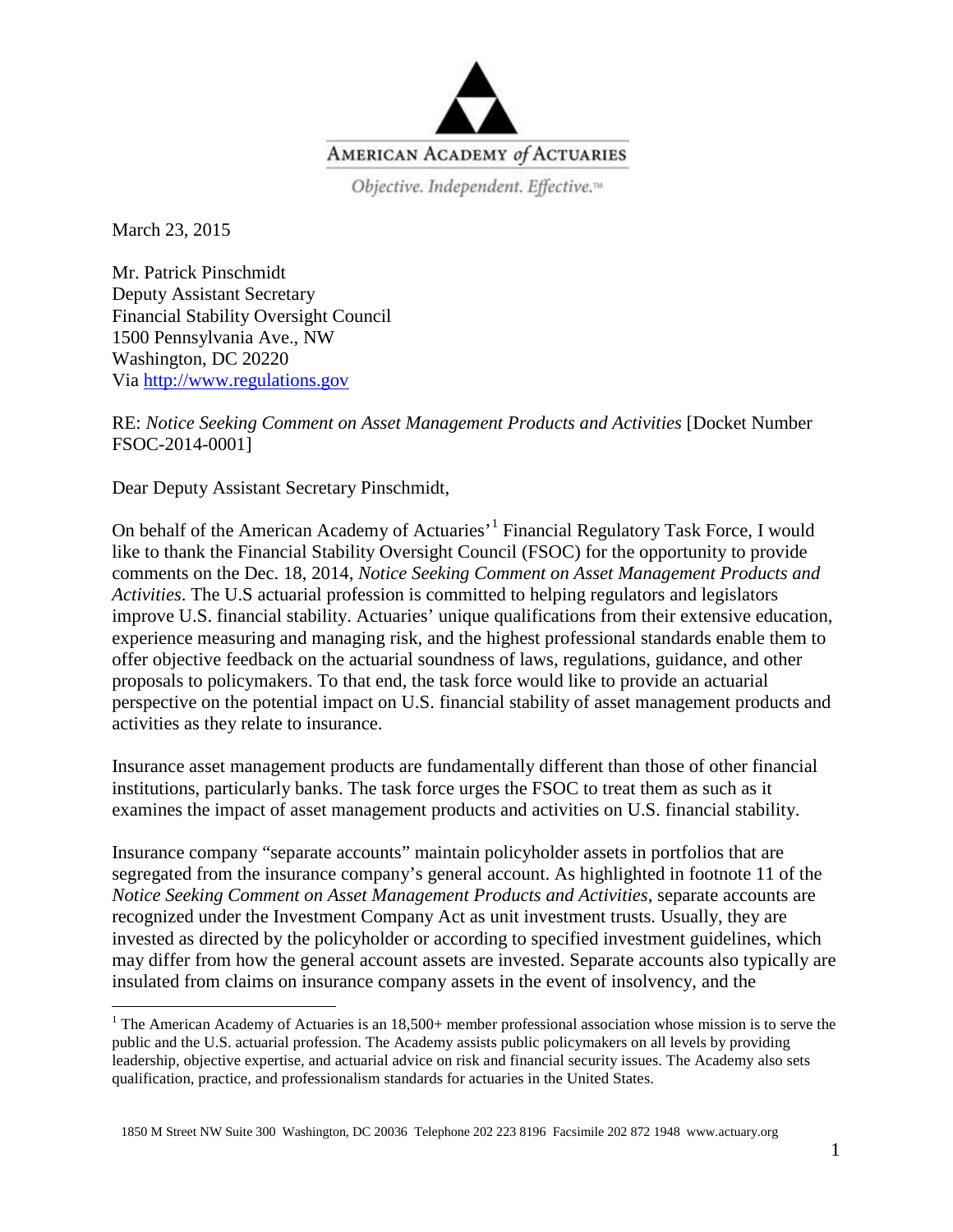policyholder bears the investment risk associated with the performance of the separate account assets. That is, separate account investment returns, whether positive or negative, commonly are passed to the policyholder.

Risk to the insurer tends to arise through guarantees provided in conjunction with the separate account. These risks include mortality/longevity, policyholder behavior, equity, interest rate, credit, among others. Separate account insurance products may offer minimum guarantees for death benefits, living benefits, or returns of account value if certain conditions are met. The nature of the guarantees could affect the range of permissible separate account investments available to policyholders. For instance, if the insurance company provides guaranteed living benefits under the separate account insurance policy, the policyholder may not be able to direct his or her account values to more risky separate account investment options. General account benefit reserves are established to provide for these guarantees, and assets backing the reserves are held in the insurer's general account.

Insurance products, particularly those discussed above, typically are subject to reduced redemption, or "run on the bank," risks to which other financial institutions are subject, for several reasons:

- Most insurance contracts allow the company to delay payment of surrender benefits for up to six months.
- Under the National Association of Insurance Commissioners' (NAIC) *Risk Based Capital (RBC) for Insurers Model Act*, when a company becomes "troubled" or "insolvent," state regulators are permitted to take control of the company's assets, monitor the sale or purchase of assets, change the mix of the company's asset portfolio, and sell certain assets in order to stabilize the insurer.<sup>[2](#page-1-0)</sup> Twenty-six states have adopted the model act. The other 24 states and the District of Columbia have adopted similar legislative measures. In addition, all insurers are required by state law to be members of insurance guarantee associations, overseen by a board of directors and the relevant state insurance regulator.  $3$ If an insolvent insurer is unable to pay policyholder claims, the guarantee association will utilize an assessment from insurance companies doing similar business—up to a statutory limit that varies among states—and the insolvent insurer's assets to pay them.<sup>[4](#page-1-2)</sup>
- Insurance products contain contractual features that deter surrender, such as early surrender penalties. Policyholders would forfeit valuable policy benefits and guarantees upon surrender. In many cases, the same type or level of guarantee may no longer be available, or changes in age or other aspects of insurability may adversely impact the value of replacement insurance coverage available to the individual.

<span id="page-1-0"></span><sup>&</sup>lt;sup>2</sup> "Risk Based Capital (RBC) for Insurers Model Act," NAIC, January 2012, [http://www.naic.org/store/free/MDL-](http://www.naic.org/store/free/MDL-312.pdf)

<span id="page-1-2"></span><span id="page-1-1"></span> $\frac{312.pdf}{^{3}}$  $\frac{312.pdf}{^{3}}$  $\frac{312.pdf}{^{3}}$  "Guaranty Associations," NAIC and the Center for Insurance Policy and Research, January 2015, [http://www.naic.org/cipr\\_topics/topic\\_guaranty\\_associations.htm.](http://www.naic.org/cipr_topics/topic_guaranty_associations.htm) [4](http://www.naic.org/cipr_topics/topic_guaranty_associations.htm) Ibid.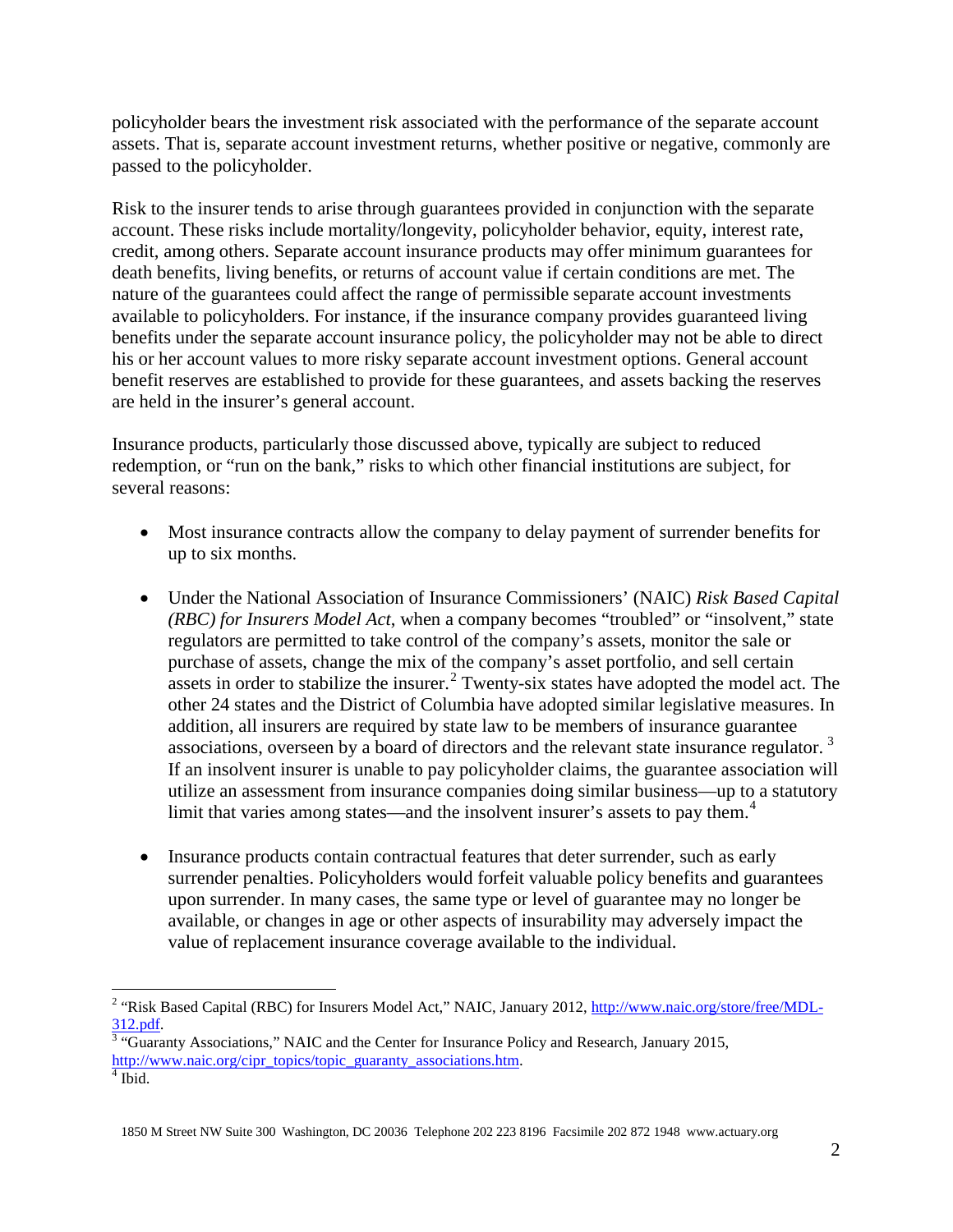• Existing gains in the insurance contract would be taxable in the event of surrender. Therefore, it is in the long- and short-term interest of the policyholder to maintain insurance coverage through economic cycles.

While future financial crises may have different characteristics, U.S. insurers did not experience pronounced increases in surrenders during the recent financial crisis. The factors cited above appear to have been effective in limiting redemption requests from insurance company separate accounts.

Assets backing insurance company liabilities and capital are monitored by functional state insurance regulators. Insurance company insolvencies are rare. When they do occur, they tend to be resolved over a long time period so as to run off the long-term assets and liabilities of the insurer and fulfill covered benefits. Out of the 28 life and health insurers that went into receivership with state insurance regulators in the past 15 years, only four have actually been closed or liquidated.<sup>[5](#page-2-0)</sup>

Some insurance groups have third-party asset management activities that are separate and distinct from the insurer's insurance activities, including the management of assets in the general account.<sup>[6](#page-2-1)</sup> These activities typically occur in investment management subsidiaries in insurance holding companies, which are legally separate from insurance company entities. They are, and presumably will continue to be, regulated as investment advisory organizations.

Furthermore, the leverage section of the notice refers to derivatives. The task force does not believe that the leverage section directly pertains to insurance company usage of derivatives. Insurance companies use them for risk management purposes to hedge corresponding policyholder liabilities. Their use for speculative purposes is strictly limited, regulated, and monitored by state insurance regulators. We encourage the FSOC to consider the distinction between the use of derivatives for risk management purposes versus those used for leverage in any determinations it makes on asset management activities and products.

The distinguishing features of insurance separate account products have been effective in mitigating company liquidity risk. Insurance separate account products do not pose the same risk to financial stability as other asset management products. The FSOC should consider these products separately from other asset management products within any policymaking recommendations or systemically important financial institution deliberations by the FSOC.

\*\*\*\*\*

Thank you for this opportunity to provide input on the potential impact of asset management products and activities on U.S. financial stability as it relates to insurance*.* If you have any questions or would like to discuss these issues in more detail, please contact Lauren Sarper, the

<span id="page-2-0"></span>**<sup>5</sup> "**Impairments & Insolvencies," Facts and Figures, National Organization of Life & Health Insurance Guaranty Associations, 2015,<br>https://www.nolhga.com/factsandfigures/main.cfm/location/insolvencies/orderby/date#sort.

<span id="page-2-1"></span> $6$  The management of the assets in the insurer's general account is not separate from the insurance activities.